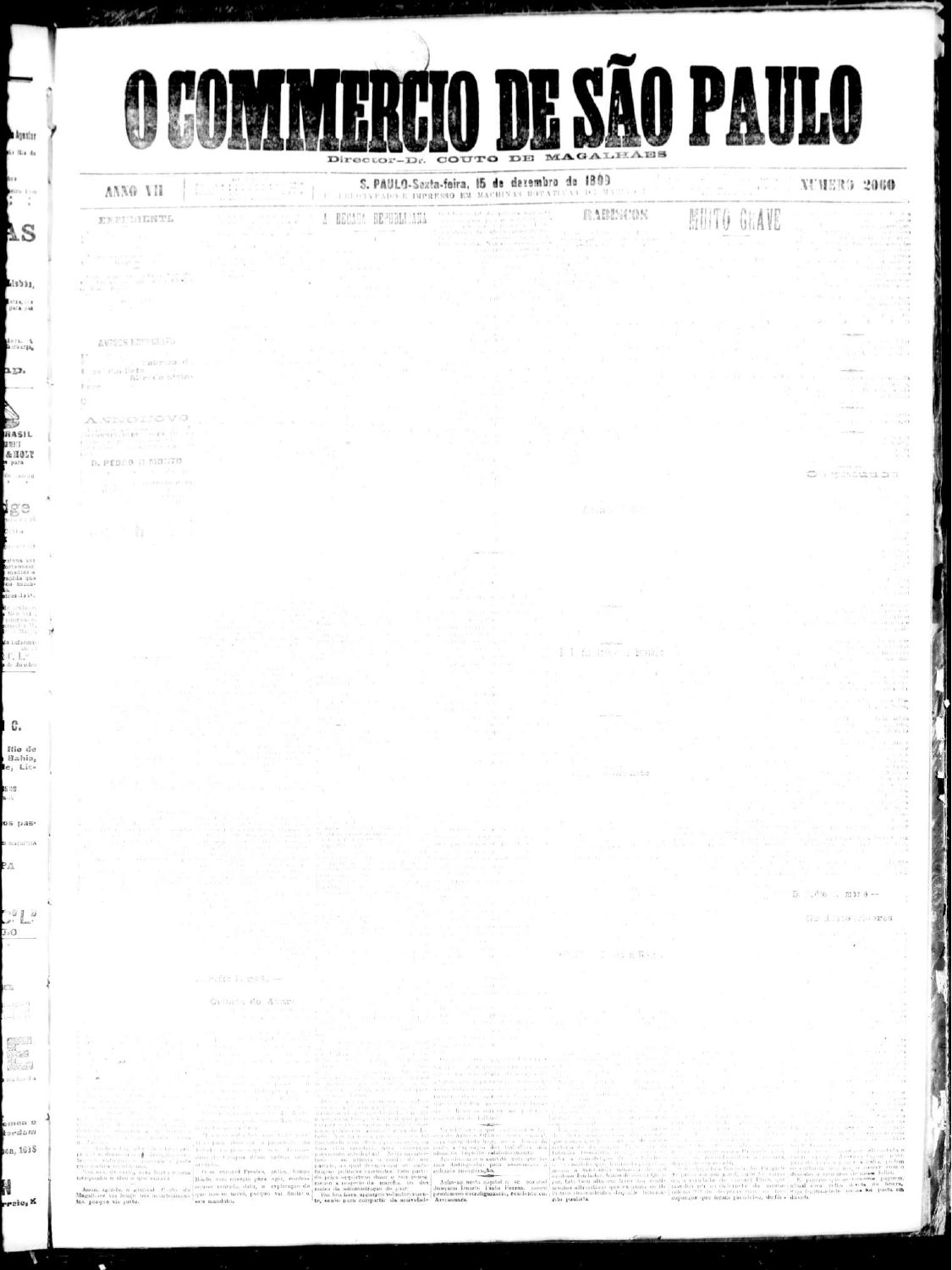## $\textbf{CELEGRAMMAS} \begin{tabular}{|c|c|c|c|} \hline \textbf{TELEGRAMMAS} & \textbf{a} & \textbf{a} & \textbf{b} & \textbf{b} & \textbf{b} & \textbf{a} & \textbf{a} & \textbf{a} & \textbf{a} & \textbf{a} & \textbf{a} & \textbf{a} & \textbf{a} & \textbf{a} & \textbf{a} & \textbf{a} & \textbf{a} & \textbf{a} & \textbf{a} & \textbf{a} & \textbf{a} & \textbf{a} & \textbf{a} & \textbf{a} & \textbf{a} & \textbf{a$

Pinally

that Journalist

A requirement

 $\begin{array}{ll} \mbox{B} & \mbox{A} \times \mathfrak{a} & \mbox{where} \quad \mbox{a} \times \mathfrak{a} \times \mathfrak{a} \times \mathfrak{a} \times \mathfrak{a} \times \mathfrak{a} \times \mathfrak{a} \times \mathfrak{a} \times \mathfrak{a} \times \mathfrak{a} \times \mathfrak{a} \times \mathfrak{a} \times \mathfrak{a} \times \mathfrak{a} \times \mathfrak{a} \times \mathfrak{a} \times \mathfrak{a} \times \mathfrak{a} \times \mathfrak{a} \times \mathfrak{a} \times \mathfr$ 

 $\begin{array}{l} \textbf{Tr}_{\mathcal{M}}(\mathbf{x},\mathbf{y}) = \textbf{Tr}_{\mathcal{M}}(\mathbf{x},\mathbf{y}) \quad \text{for all } \mathcal{M} \in \mathcal{M} \\ \textbf{Tr}_{\mathcal{M}}(\mathbf{x},\mathbf{y}) = \mathbf{Tr}_{\mathcal{M}}(\mathbf{x},\mathbf{y}) = \mathbf{Tr}_{\mathcal{M}}(\mathbf{x},\mathbf{y}) = \mathbf{Tr}_{\mathcal{M}}(\mathbf{x},\mathbf{y}) \\ \textbf{Tr}_{\mathcal{M}}(\mathbf{x},\mathbf{y}) = \mathbf{Tr}_{\mathcal{M}}(\mathbf{x},\mathbf{y})$ 

THURSDAY, IT

 $\begin{array}{ccc} 0 & I \otimes \gamma & W(t) \rightarrow_{\mathbb{R}^{2n}} & \dots & \gamma \cdot \delta \sigma \\ \text{det} \ \text{triv}(q) = p \circ \pi \circ X \circ \dots \end{array}$ 

O natural i de subi quantiti comi con-**Section** Entrettis, 10300-000 ten-Embarques il cen-A partic will<br>could choose an  $A$  and  $\ell$  <br>is not a particular contribution of the  $\ell$ **FANTSUL II** 

the same of he-O per a la de- $\begin{array}{ll} \frac{1}{2} \mathrm{e}^{i\theta} \cdot \frac{1}{2} \mathrm{Im} \left( \frac{1}{2} \, \mathrm{Im} \left( \frac{1}{2} \, \mathrm{Im} \left( \frac{1}{2} \, \mathrm{Im} \left( \frac{1}{2} \, \mathrm{Im} \left( \frac{1}{2} \, \mathrm{Im} \left( \frac{1}{2} \, \mathrm{Im} \left( \frac{1}{2} \, \mathrm{Im} \left( \frac{1}{2} \, \mathrm{Im} \left( \frac{1}{2} \, \mathrm{Im} \left( \frac{1}{2} \, \mathrm{Im} \left( \frac{1}{2} \,$  $40 - 8 - 1$ 

 $\begin{array}{l} \textbf{Path}(\alpha) = 1\\ \textbf{Path}(\beta) = 1\\ \textbf{Path}(\beta) = 1\\ \textbf{Path}(\beta) = 1\\ \textbf{Path}(\beta) = 1\\ \textbf{Path}(\beta) = 1\\ \textbf{Path}(\beta) = 1\\ \textbf{Path}(\beta) = 1\\ \textbf{Path}(\beta) = 1\\ \textbf{Path}(\beta) = 1\\ \textbf{Path}(\beta) = 1\\ \textbf{Path}(\beta) = 1\\ \textbf{Path}(\beta) = 1\\ \textbf{Path}(\beta) = 1\\ \textbf{Path}(\beta) = 1\\ \textbf{Path}(\beta) = 1\\ \textbf{Path$ NUCLES

 $\begin{array}{ll} \textbf{P}(\textbf{a}_1(x)) & & \\ \textbf{P}(\textbf{a}_2 = 1) & \text{min}(\sqrt{2} \pi) & \text{min}(\sqrt{2} \pi) \\ \textbf{P}(\textbf{a}_2(x)) & & \text{min}(\pi) \end{array} \begin{array}{ll} \textbf{P}(\textbf{a}_1(x)) = \textbf{P}(\textbf{a}_2(x)) = \textbf{P}(\textbf{a}_1(x)) = \textbf{P}(\textbf{a}_2(x)) = \textbf{P}(\textbf{a}_1(x)) = \textbf{P}(\textbf{a}_2(x)) = \textbf{P}(\textbf{a}_1(x)) =$ 

 $\mathbf{Coh}$  . Let be a letter 

**BRIDGE AND ARRESTS** 

 $\begin{array}{l} \mbox{Table 4 to the value} \\ \mbox{Table 4 to the value} \\ \end{array}$ 

NUW-YORK L

 $\begin{array}{ccccccccc} \textbf{B} & \textbf{M} & \textbf{M} & \textbf{M} & \textbf{M} & \textbf{M} & \textbf{M} & \textbf{M} & \textbf{M} & \textbf{M} & \textbf{M} & \textbf{M} & \textbf{M} & \textbf{M} & \textbf{M} & \textbf{M} & \textbf{M} & \textbf{M} & \textbf{M} & \textbf{M} & \textbf{M} & \textbf{M} & \textbf{M} & \textbf{M} & \textbf{M} & \textbf{M} & \textbf{M} & \textbf{M} & \textbf{M} & \textbf{M} & \$ 

 $\mathbb{E}[\mathcal{L}(\mathbf{M},\mathbf{M},\mathbf{M},\mathbf{M})]=\mathbb{E}[\mathcal{L}(\mathbf{M},\mathbf{M},\mathbf{M})]=\mathbb{E}[\mathcal{L}(\mathbf{M},\mathbf{M},\mathbf{M},\mathbf{M},\mathbf{M},\mathbf{M},\mathbf{M},\mathbf{M},\mathbf{M},\mathbf{M},\mathbf{M},\mathbf{M},\mathbf{M},\mathbf{M},\mathbf{M},\mathbf{M},\mathbf{M},\mathbf{M},\mathbf{M},\mathbf{M},\mathbf{M},\mathbf{M},\mathbf{M},\math$  $\|x\|_2^2 = \sum_{i=1}^n \frac{\exp\left(\frac{1}{\|x_i\|_2^2} + \frac{1}{\|x_i\|_2^2} + \frac{1}{\|x_i\|_2^2} + \frac{1}{\|x_i\|_2^2} + \frac{1}{\|x_i\|_2^2} + \frac{1}{\|x_i\|_2^2} + \frac{1}{\|x_i\|_2^2} + \frac{1}{\|x_i\|_2^2} + \frac{1}{\|x_i\|_2^2} + \frac{1}{\|x_i\|_2^2} + \frac{1}{\|x_i\|_2^2} + \frac{1}{\|x$  $3x + 14$ 

and the C **AUULSOS** 547 million to the fire

SPRYDE 16

STEARS EL

**INTERIOR** 

Peste bubinita

HF.

The Court

**HAM** vitini/ori

ne en<br>Heriot ar da e.<br>Karl II

Navel 1

**CAULTOWN 11** 

 $\begin{array}{c} \mbox{Hicky}_{\mathcal{D}} \quad \downarrow_{\mathcal{D}} \quad \text{if $\chi$ DRTD\_11$}\\ \mbox{Hicky}_{\mathcal{D}} \quad \downarrow_{\mathcal{D}} \quad \downarrow_{\mathcal{D}} \quad \downarrow_{\mathcal{D}} \quad \downarrow_{\mathcal{D}} \quad \downarrow_{\mathcal{D}} \quad \downarrow_{\mathcal{D}}\\ \mbox{for $n$}, \quad \downarrow_{\mathcal{D}} \quad \downarrow_{\mathcal{D}} \quad \downarrow_{\mathcal{D}} \quad \downarrow_{\mathcal{D}} \quad \downarrow_{\mathcal{D}} \quad \downarrow_{\mathcal{D}} \quad$ fears defending

 $\label{eq:2.1} \begin{array}{c} \mathcal{F}(\mathcal{E}) = \mathbb{E}[\mathcal{E}(\mathcal{E})] = \mathbb{E}[\mathcal{E}(\mathcal{E})] = \mathbb{E}[\mathcal{E}(\mathcal{E})] = \mathbb{E}[\mathcal{E}(\mathcal{E})] = \mathbb{E}[\mathcal{E}(\mathcal{E})] = \mathbb{E}[\mathcal{E}(\mathcal{E})] = \mathbb{E}[\mathcal{E}(\mathcal{E})] = \mathbb{E}[\mathcal{E}(\mathcal{E})] = \mathbb{E}[\mathcal{E}(\mathcal{E})] = \mathbb{E}[\mathcal{E$ 

TRIPNON-ASSISTAN

Peste Russanton

 $-11 -$ 

and available

fika – Stali i Primininga.<br>Politika

 $B$ . F. fra  $U$  molli  $-$ 

is resingents.

they we have a second term of

 $T$  . These area of  $T_{\rm HII}$  and  $T_{\rm HII}$ 

 $\begin{array}{ll} \mathbf{1}_{\mathbf{B}} & \mathbf{A} & \mathbf{B} & \mathbf{B} & \mathbf{B} & \mathbf{B} & \mathbf{B} & \mathbf{B} & \mathbf{B} \\ \mathbf{1}_{\mathbf{B}} & \mathbf{A} & \mathbf{B} & \mathbf{B} & \mathbf{B} & \mathbf{B} & \mathbf{B} & \mathbf{B} & \mathbf{B} \\ \mathbf{B} & \mathbf{A} & \mathbf{B} & \mathbf{B} & \mathbf{B} & \mathbf{B} & \mathbf{B} & \mathbf{B} & \mathbf{B} \\ \mathbf{B} & \mathbf{B$ 

**CALL AND** 

 $+33.33$  Hart  $+44.54$   $-7.76$ .

 $\begin{array}{lllllllllllllllllllll} \textbf{D} \mathbf{a} \textbf{u} \textbf{u} & \textbf{a} \textbf{u} & \textbf{a} \textbf{u} & \textbf{a} \textbf{u} & \textbf{a} \textbf{u} & \textbf{a} \textbf{u} & \textbf{a} \textbf{u} & \textbf{a} \textbf{u} & \textbf{a} \textbf{u} & \textbf{a} \textbf{u} & \textbf{a} \textbf{u} & \textbf{a} \textbf{u} & \textbf{a} \textbf{u} & \textbf{a} \textbf{u} & \textbf{a} \textbf$ Come a statement the torps, a statement

 $\label{eq:R} R(x) = \mathbb{E}\left[\max_{1 \leq i \leq n} \frac{1}{n} \sum_{i=1}^n \frac{1}{n} \sum_{i=1}^n \frac{1}{n} \sum_{i=1}^n \frac{1}{n} \sum_{i=1}^n \frac{1}{n} \sum_{i=1}^n \frac{1}{n} \sum_{i=1}^n \frac{1}{n} \sum_{i=1}^n \frac{1}{n} \sum_{i=1}^n \frac{1}{n} \sum_{i=1}^n \frac{1}{n} \sum_{i=1}^n \frac{1}{n} \sum_{i=1}^n \frac{1}{n} \sum_{i=1$ process some traple and as a summer  $\begin{array}{ll} A\rightarrow \mathbb{Q}_{\mathbb{Q}} \rightarrow \mathbb{Q}_{\mathbb{Q}} \rightarrow \mathbb{Q}_{\mathbb{Q}} \rightarrow \mathbb{Q}_{\mathbb{Q}} \rightarrow \mathbb{Q}_{\mathbb{Q}} \rightarrow \mathbb{Q}_{\mathbb{Q}} \rightarrow \mathbb{Q}_{\mathbb{Q}} \rightarrow \mathbb{Q}_{\mathbb{Q}} \rightarrow \mathbb{Q}_{\mathbb{Q}} \rightarrow \mathbb{Q}_{\mathbb{Q}} \rightarrow \mathbb{Q}_{\mathbb{Q}} \rightarrow \mathbb{Q}_{\mathbb{Q}} \rightarrow \mathbb{Q}_{\mathbb{Q}} \rightarrow \mathbb{Q}_{\mathbb{Q}} \rightarrow \mathbb{Q}_{\mathbb{Q}} \rightarrow$ 

 $-400 + 4 - 459 -$ 

## $-0.014 - 0.00$ JUTY

 $\liminf_{\left\Vert \mathbf{a} \right\Vert = \alpha + 1} \sup_{\mathbf{a} \in \mathbb{R}^n} \sup_{\mathbf{a} \in \mathbb{R}^n} \frac{ \left\Vert \mathbf{a} \right\Vert_{\mathbf{a}}^2 - \left\Vert \mathbf{a} \right\Vert_{\mathbf{a}}^2 + \left\Vert \mathbf{a} \right\Vert_{\mathbf{a}}^2}{\left\Vert \mathbf{a} \right\Vert_{\mathbf{a}}^2 + \left\Vert \mathbf{a} \right\Vert_{\mathbf{a}}^2} = \max_{\mathbf{a} \in \mathbb{R}^n} \frac{ \left\Vert \mathbf{$  $\pm$  100 km and  $\pm$  $\begin{array}{ll} \Box & \neg \otimes \cdots = \emptyset \oplus \Sigma. \end{array}$ and the first state of the state of

 $1 - 1 = 1 + 1 = 1$ 

W O MA Crol

입학 집

 $\beta_{\rm C,00000}$  $-114.$  $-16.1$ 

 $\label{eq:3.1} \frac{1}{2} \sum_{i=1}^n \frac{1}{2} \left( \sum_{i=1}^n \frac{1}{2} \sum_{j=1}^n \frac{1}{2} \sum_{j=1}^n \frac{1}{2} \sum_{j=1}^n \frac{1}{2} \sum_{j=1}^n \frac{1}{2} \sum_{j=1}^n \frac{1}{2} \sum_{j=1}^n \frac{1}{2} \sum_{j=1}^n \frac{1}{2} \sum_{j=1}^n \frac{1}{2} \sum_{j=1}^n \frac{1}{2} \sum_{j=1}^n \frac{1}{2} \sum_{j=1}^n$ 

 $\begin{array}{r|rrrrrr} &\mbox{r.t. } & \mbox{r.t. } & \mbox{r.t. } & \mbox{r.t. } & \mbox{r.t. } \\ \hline \hline \mbox{u} & \mbox{u} & \mbox{u} & \mbox{u} & \mbox{u} & \mbox{u} & \mbox{u} & \mbox{u} \\ \hline \mbox{u} & \mbox{u} & \mbox{u} & \mbox{u} & \mbox{u} & \mbox{u} & \mbox{u} & \mbox{u} & \mbox{u} \\ \hline \mbox{u} & \mbox{u} & \mbox{u} & \mbox{u} & \mbox{$ 

 $-405 + 1452 + 4$ 

PUGILATO

The Abertain is not

**Treaty** 

a printed a company of the most of the

11 Folks of month

Contract of emergency of d'i service d'un a version la two win, me Alerca and Which Berlin, The

 $\sim 100$ 11:5 -4

 $\sim$ 

**ADODIS DE COMPANIELS** 

 $\begin{array}{l} \text{After a 1 to}\\ \text{After a 2 to}\\ \text{After a 3 to}\\ \end{array}$ 

Bill Press St. Lewis

 $\begin{array}{ll} \text{First Figure 1:} & \text{for } \mathcal{A} \text{ is a } \mathcal{A} \text{ is a } \mathcal{A} \text{ is a } \mathcal{A} \text{ is a } \mathcal{A} \text{ is a } \mathcal{A} \text{ is a } \mathcal{A} \text{ is a } \mathcal{A} \text{ is a } \mathcal{A} \text{ is a } \mathcal{A} \text{ is a } \mathcal{A} \text{ is a } \mathcal{A} \text{ is a } \mathcal{A} \text{ is a } \mathcal{A} \text{ is a } \mathcal{A} \text{ is a } \mathcal{A} \text{ is a } \mathcal{A}$ 

o mar

itia 11

 $\mathbf{U} = \mathbf{U}$ 

**TRIVE SET** 

**EXTRAGATIONS** 

**LOUISVILLES** 

NENDER HEROT NOAT DE FINE

 $\rightarrow$ 

 $(1 - 1)(1) + 1 = -1$ 

Y Kuz

All'en Tie

Carol

 $\lambda$ 

Weiter-

 $100 - 10$ 

31 III AGO WW **TEP & SUBBR** in group and the above

putched source a point it.

**SECÇÃO LIVRE** 

Facts Cros das Polso co-

to anonopapiece in the contractor

c. Estado de el divolución en la camara

previous for mongers in a lot have to the

megr20

 $\overline{11}$ 

 $\mathbb{S}$  .

 $\mathbb{R}^+$ 

preman

 $\mathbb{G}$ 

Trai

×

R

 $\mathbb{R}^{N}$ 

 $\Lambda$  113

ado p

 $881$ 

As o

I.  $1.31E$  $2.314$  $0<sub>1</sub>$  Pr

160

80 M

4:58

Λc **NOJ** Sexta-

 $\Lambda$ 

Е TМ  $\begin{matrix} \mathcal{N}_{1} \\ \mathcal{N}_{2} \end{matrix}$  $\frac{4}{11}$  $\overrightarrow{3}$ 

A

ally a state of the second con-TACH.

U.S.

**KIND OF BUILDING** or Mont  $A = 0$ 

Grande Festival



Contro Litterario Portugal Nua Ficresoa de Abreit, o Kermesse

 $\frac{1}{\sqrt{2}}\sum_{i=1}^n\frac{1}{\sqrt{2}}\sum_{i=1}^n\frac{(\mathbf{q}_i)^2}{\sqrt{2}}\frac{1}{\sqrt{2}}\frac{1}{\sqrt{2}}$  $H$  faci (ps Drumatics  $\mathcal{F}$ Gipson Jaw Groen

timinario Tiple is it.

9. R. J. 199

18

(Pr

tactactura die 4 Februar

**CONTRACTOR** CONTRACTOR CONTRACTOR CONTRACTOR **BEISSAS** 

Palcos e salões **POLYTH: 1MA** 

O COMMERCIO DE SÃO PAULO-15 de dezembro de IBSO

| Comments on the rate fact<br><b>MATERIAL AND RESIDENT</b><br>1202. 11                                                                                                                                                                                                                                                                  | marked a little spoke and the fill the costs<br>THE REPORT OF THE REAL<br>TO A REPORT OF A 1999 HOURS IN THE RESIDENCE.<br>Although an Internet Teachers At 120 and<br>The Control of the Control of the Control of the Control of the<br><b>CALL SHOW</b>                                                                                                                                                                                                                                                       | THE SPIRE THAT COURT PARTICULAR<br>the control of the control of the control of the control of the control of the control of the control of the control of the control of the control of the control of the control of the control of the control of the control<br>$1000 - 1000$<br>THE R. P. LEWIS CO., LANSING MICH.<br>1.14.14.1509.15.06.10.01<br>and and the same state of the same state of the same<br>security and the control of the second<br><b>CIT BROWN INTERNATIONAL COMPOSITION</b><br><b>Contract Contract Contract</b>                                                                                                                    | MOENTHS 负责服务:图板商务<br>I in the day of Country Computer and                                                                                    | SEP OF CONTRACTORS IN A RELEASE OF THE CONTRACTORS<br>THE PUT TO BE WILL                                                                                                                                                                                                                                                                                                                                                                                                                                                                                                                                                                                                                                                         |  |
|----------------------------------------------------------------------------------------------------------------------------------------------------------------------------------------------------------------------------------------------------------------------------------------------------------------------------------------|------------------------------------------------------------------------------------------------------------------------------------------------------------------------------------------------------------------------------------------------------------------------------------------------------------------------------------------------------------------------------------------------------------------------------------------------------------------------------------------------------------------|-------------------------------------------------------------------------------------------------------------------------------------------------------------------------------------------------------------------------------------------------------------------------------------------------------------------------------------------------------------------------------------------------------------------------------------------------------------------------------------------------------------------------------------------------------------------------------------------------------------------------------------------------------------|----------------------------------------------------------------------------------------------------------------------------------------------|----------------------------------------------------------------------------------------------------------------------------------------------------------------------------------------------------------------------------------------------------------------------------------------------------------------------------------------------------------------------------------------------------------------------------------------------------------------------------------------------------------------------------------------------------------------------------------------------------------------------------------------------------------------------------------------------------------------------------------|--|
| and the additional commit-<br>Charles Country<br>partition of<br><b>RUNGER</b><br><b>ROUGHLON</b><br>JULPJ -   ※ 3=C 8                                                                                                                                                                                                                 | THE R. P. LEWIS CO., LANSING MICH.<br>and the company of the adversard continued<br><b>CONTRACTOR CONTRACTOR</b><br>the company of the company of the company of the company of the company of the company of the company of the company of the company of the company of the company of the company of the company of the company of the company<br>THE R. P. LEWIS CO., LANSING MICH.<br><b>I SHERIFFIELD AND THE SECOND ASSESSED AS A REPORT OF A SHERIFFIELD AND SERVER AND SERVER AND SERVER AND SERVER</b> | A CARD AND A REPORT OF THE CARD OF A STATE AND A REPORT OF A REPORT OF A REPORT OF A REPORT OF A REPORT OF A REPORT OF A REPORT OF A REPORT OF A REPORT OF A REPORT OF A REPORT OF A REPORT OF A REPORT OF A REPORT OF A REPOR<br>and the an individual.<br>Control of the control of the Administration of<br>The control of the control of the<br>CONFIDENTIAL CONTRACTOR<br>THE FIFTEE AT                                                                                                                                                                                                                                                                | <b>MERCED - FORWARD</b><br>第二百年 第二十五月 地名加拿大维<br>constitution and constitution to                                                             | the second control of the second<br>company of the Children<br><b>FOR THE REPORT OF START</b><br>the common and a system of the first common and their                                                                                                                                                                                                                                                                                                                                                                                                                                                                                                                                                                           |  |
| 10020-00<br>Allen States<br>$1 - 11 - 7$<br>$4 - 11$ % and<br><b>CONTRACTOR</b>                                                                                                                                                                                                                                                        | the second of the contract of the contract of the contract of the<br>was permitted for the company<br>THE R. P. LEWIS CO., LANSING                                                                                                                                                                                                                                                                                                                                                                               | The air of the control of<br>Department of the control<br>wings of military<br><b>SAN PARTIES</b><br>The west and a China many<br>Allocated the series are served from the                                                                                                                                                                                                                                                                                                                                                                                                                                                                                  | <b>CARLOT ACORD COMMUNICATION</b><br>WHICH HE ASSAULT AND<br><b>CONTACTOR CONTACT CALL IN</b>                                                | The Country of<br>THE REPORT OF A 24 YO F. LEWIS CO., LANSING MICH.                                                                                                                                                                                                                                                                                                                                                                                                                                                                                                                                                                                                                                                              |  |
| The South Council<br>Pr 31 (1) 11<br>$241$ and $-$<br>$1 - 1$                                                                                                                                                                                                                                                                          | THE PULL CHILDREN SERVICE.<br>ar samföld frim i Anna Stad (198 miljon) och av 1940 in<br>and start for the                                                                                                                                                                                                                                                                                                                                                                                                       | THE R. P. LEWIS CO., LANSING MICH.<br>The Carl Chevrolet Chevrolet<br><b>CASE AND RESIDENT</b><br>THE R. P. LEWIS                                                                                                                                                                                                                                                                                                                                                                                                                                                                                                                                           | The press of the control of the<br><b>BOOTHERS IN THE TERR</b><br>.                                                                          | <b>John Blue Stra</b><br>The property of the control of the control of the control of<br>$\label{eq:2.1} \left\  \left( \phi - \right) \right\  \leq \left\  \left( \phi - \phi \right) \right\  \leq \left\  \left( \phi - \phi \right) \right\  \leq \left\  \left( \phi - \phi \right) \right\  \leq \left\  \left( \phi - \phi \right) \right\  \leq \left\  \left( \phi - \phi \right) \right\  \leq \left\  \left( \phi - \phi \right) \right\  \leq \left\  \left( \phi - \phi \right) \right\  \leq \left\  \left( \phi - \phi \right) \right\  \leq \left\  \left( \phi - \phi \right)$<br>$\Gamma_{\rm c}(G)$ , where $\sigma_{\rm c}$ is the first term of $\sigma_{\rm c}$ and $\Gamma_{\rm c}$ is the first term of |  |
| $+1 - 1 + 1$<br><b>TELL</b><br>Libraries on<br>西兰州市                                                                                                                                                                                                                                                                                    |                                                                                                                                                                                                                                                                                                                                                                                                                                                                                                                  | and the commer-                                                                                                                                                                                                                                                                                                                                                                                                                                                                                                                                                                                                                                             |                                                                                                                                              | 20 travels in the air in<br>The control of the control of the control of the control of the control of the control of<br>集體 的复数国家的复数 医精神                                                                                                                                                                                                                                                                                                                                                                                                                                                                                                                                                                                         |  |
| <b>STAGERS</b> CR<br><b>HALL H</b>                                                                                                                                                                                                                                                                                                     | . .                                                                                                                                                                                                                                                                                                                                                                                                                                                                                                              | <b>Converted Programs</b><br>-40                                                                                                                                                                                                                                                                                                                                                                                                                                                                                                                                                                                                                            |                                                                                                                                              | the strategies of interesting a<br>THE SECOND RESIDENCE IN A<br>1990 at 600 ft.                                                                                                                                                                                                                                                                                                                                                                                                                                                                                                                                                                                                                                                  |  |
| Toront Silver<br>DOM: UNK<br>$2 - 11$                                                                                                                                                                                                                                                                                                  |                                                                                                                                                                                                                                                                                                                                                                                                                                                                                                                  | 12.1                                                                                                                                                                                                                                                                                                                                                                                                                                                                                                                                                                                                                                                        |                                                                                                                                              | (1) 아래 하면 아이가 가장 나요?<br>and recent demonstrations the GO2 Should the<br>THE ROLL FOUR SECURITY OF THE CONTRACTOR CONTRACTORS OF THE RESIDENCE OF THE RESIDENCE OF THE RESIDENCE OF THE RESIDENCE OF THE RESIDENCE OF THE RESIDENCE OF THE RESIDENCE OF THE RESIDENCE OF THE RESIDENCE OF THE RESIDENCE                                                                                                                                                                                                                                                                                                                                                                                                                           |  |
| 4 1 1 4 1 4 1 4<br>THE R. P. LEWIS CO., LANSING MICH.<br><b>LESS COMPANY</b><br>Dramatic<br><b>CONTRACTOR</b>                                                                                                                                                                                                                          |                                                                                                                                                                                                                                                                                                                                                                                                                                                                                                                  |                                                                                                                                                                                                                                                                                                                                                                                                                                                                                                                                                                                                                                                             |                                                                                                                                              |                                                                                                                                                                                                                                                                                                                                                                                                                                                                                                                                                                                                                                                                                                                                  |  |
| W. Donald<br><b>ACRES</b>                                                                                                                                                                                                                                                                                                              |                                                                                                                                                                                                                                                                                                                                                                                                                                                                                                                  | $-12 - 1 - 35746 = 12$                                                                                                                                                                                                                                                                                                                                                                                                                                                                                                                                                                                                                                      |                                                                                                                                              |                                                                                                                                                                                                                                                                                                                                                                                                                                                                                                                                                                                                                                                                                                                                  |  |
|                                                                                                                                                                                                                                                                                                                                        | or 1972 area                                                                                                                                                                                                                                                                                                                                                                                                                                                                                                     |                                                                                                                                                                                                                                                                                                                                                                                                                                                                                                                                                                                                                                                             | a dan masu                                                                                                                                   |                                                                                                                                                                                                                                                                                                                                                                                                                                                                                                                                                                                                                                                                                                                                  |  |
| - 100<br>8 1.1 1.1<br>1-11 - 1-1<br><b>The Second Control</b>                                                                                                                                                                                                                                                                          | 1491041                                                                                                                                                                                                                                                                                                                                                                                                                                                                                                          |                                                                                                                                                                                                                                                                                                                                                                                                                                                                                                                                                                                                                                                             |                                                                                                                                              |                                                                                                                                                                                                                                                                                                                                                                                                                                                                                                                                                                                                                                                                                                                                  |  |
| The party of<br>Rev. TV 33. Ave.<br>されたけられ、                                                                                                                                                                                                                                                                                            |                                                                                                                                                                                                                                                                                                                                                                                                                                                                                                                  | some it is the life. He filled the fill                                                                                                                                                                                                                                                                                                                                                                                                                                                                                                                                                                                                                     | LE TELLIN                                                                                                                                    |                                                                                                                                                                                                                                                                                                                                                                                                                                                                                                                                                                                                                                                                                                                                  |  |
| The Control of the Control<br><b>STARTOGRAPHY AND START AND START</b><br>dentity to the second control of the second control                                                                                                                                                                                                           | meet for agreem<br>MAN DE ROSA<br><b>WE WE HAVE A HOURS</b>                                                                                                                                                                                                                                                                                                                                                                                                                                                      | was a control family "sweater different and as a first<br>…… 그는 그 동안에 대한 마을 없이 보기도 한 곳이 없다.<br>The College's Line and<br>Total Children Hard<br>an democratizer can been that company is become the testing out deducting<br>At the second for a series of performance of the company of the series of the series of the share of the series of the series of the series of the series of the series of the series of the series of the series of the serie                                                                                                                                                                                                 | The control<br><b>A REAL</b><br>ALC: NO G<br>and a complete the<br>$7 + 3$                                                                   | 第一部 一部<br>0.50 a. a. (700 - 1100 °C) die Stadt Frans Harl Brauer (* 1100 - 111<br>production of the same and the company<br>2002 : 2003 (2014) : 1910 : 1910 : 1910 : 1910 : 1910 : 1910 : 1910 : 1910 : 1910 : 1910 : 1910 : 19<br><b>BUILD MARCHES THE SHOP STARTED BETTS</b>                                                                                                                                                                                                                                                                                                                                                                                                                                                  |  |
| This is the most of the contribution of the contribution of the contribution of the contribution of the contribution of the contribution of the contribution of the contribution of the contribution of the contribution of th<br>WHEN HOUSE ( FOR THE TWO<br>the Members of the contributional disc. It is a second condition and in- | the supporter of the late and the process<br>the Place of the Co.                                                                                                                                                                                                                                                                                                                                                                                                                                                | The Control of the Control of the Common Control of the Control of the Control of the Control of the Control of the Control of the Control of the Control of the Control of the Control of the Control of the Control of the C<br>The property of the same property to the first the results and a listened and the contract the same has a monocher<br>2014年1月,1999年1月19日,1999年1月1日,1999年1月1日,1999年1月1日,1月1日,1月1日,1月1日,1月1日,1月1日,1月1日,1月                                                                                                                                                                                                                   | ALCOHOL: THE TV HOOD                                                                                                                         | TELESCOPE PERMIT REPUBLICANSE SHE SE CHINESE DE LES<br>EVANGER PL. P<br>the property of the control of the con-                                                                                                                                                                                                                                                                                                                                                                                                                                                                                                                                                                                                                  |  |
| march receive this or particular of the state of the basic at the basic con-<br>annumentes a presentation of the fa-<br><b>SHIFTER</b>                                                                                                                                                                                                 | <b>CONTRACTOR</b><br>recre amarella                                                                                                                                                                                                                                                                                                                                                                                                                                                                              | Bothing members and it is a sense that the series of the state of the state of the state of the state of the state of the state of the state of the state of the state of the state of the state of the state of the state of<br>ans and the office that the contract. This is then a series the data below it considers the contract<br>ing a reaction water of a reaction of the construction. Sure a second margin when the company of<br>carbons without a mail in a fabrication of the search and search<br>abalamia 7. Francia rendu las marinas arataturas enterreguas associalistanti las pantos la las las las                                     | 计科尔语<br>listentials d'auteur au au<br>$-0.2 - 0.0$<br>$\sim$                                                                                 | SO STREET HERE IN THE CONTRACTOR THAT INCOME.<br>The South and supply the Bill Park Concept of<br>and these is subtrive commentation plants whose problems in the problems and<br>the parameter would wonderfully a supported to the state of the contract of the contract of the contract of the contract of the contract of the contract of the contract of the contract of the contract of the contract of th<br>where the combine the principal sample of mineral content for the contribution of                                                                                                                                                                                                                            |  |
| the notices the afting confidents.                                                                                                                                                                                                                                                                                                     | ral Methorn ataque as parence des falleren un der denites de telere anne auta terda ce a conden-                                                                                                                                                                                                                                                                                                                                                                                                                 | (t) purse the property significantly (3) Dependia to write remaining determine the outer product the discussion form<br>passing terrorisms the Cast Philips, part by the short-b. First the hanne, - Privilegishment the paradia selection as the same of<br>At Mander for expensions active in the Adolphor Litz, destate to gue as recent cumulate specific rate complete in parts to these there are parts of parts of parts Camp in S. Carlo<br>Artificians Latifill de Moura-<br>hooge, porque o Lomo Antantaco est reila tendo apparecido un cam por el temporale intertar nos nemecos da lidem de vicario da sureia e da vara el el el eleva.        | 7173.<br><b>ENTROPIA DE AVIAS DE VINTA</b><br><b>STATE</b><br>$-2.718$<br>A Control of the Control of Control of<br><b>Service</b><br>1.30\$ | 以外の 記念<br>「2010」ということには、「そのことには、「<br>Sandor, Inche dell'antico dal 1983.<br>THE VIDEO CALIFORNIA OF STREET<br><b>HURSEN HOME, DUKEN</b><br>Баление Бышлие пользования в також для разник для вам россии да<br>West World Transit and Like Security<br>ica aunification of                                                                                                                                                                                                                                                                                                                                                                                                                                                        |  |
| ge a vict-car discontraction.<br>ser envolvido pelos boers.<br>O Standard affirms que a mitanção caies.                                                                                                                                                                                                                                |                                                                                                                                                                                                                                                                                                                                                                                                                                                                                                                  | Tangana na veritambe o obito de um pelítica hoat, procesar depar o dires, de Passo, a lover de conego João Pos Critic de S. Paulo int.<br>O Daily Ment dia convir que Mes individua fallecedo da febre ramante, etorno, na quasidade de delegada em disa Ferreira Lopes.<br>thuen so retire para o sol, afin do nin - Existein actualments we Hospital commence, e com cen e outras anses. Don de vigario de Ennis Rita do Banco Indatria a Con-<br>de Isolamento, daquella calade. Li do con porturion gravemente a transmille. Possa Quatro, a favor do padre Por : memora Piracicaba<br>/ dade publica, alermando a popularão e obsyto de Souza Martina. | $+12$ $+18.00$<br>Industrial Ampgrence:<br>dealers.<br><b>Sente</b><br>$a)$ 40 $0$ $a$ .<br>$\bullet$ $\bullet$<br>$-0.0$<br>$\sim$          | United as a shorted space in lawser at the<br>$A + True$<br>A. Cruz, representante du diversus cas. Dar a marcha do crainaliste formais a<br>рые не всеми нат- нак развителя.<br>Eas Barkshird westinngeight, entitionmen.<br>Seruciba, In-dependent 19<br>qve modos res e eriptorio para a ruada.<br>Um er cadicado<br>Quitanda, n. 10-B.                                                                                                                                                                                                                                                                                                                                                                                       |  |

ser envolvido polos toers. polos de las